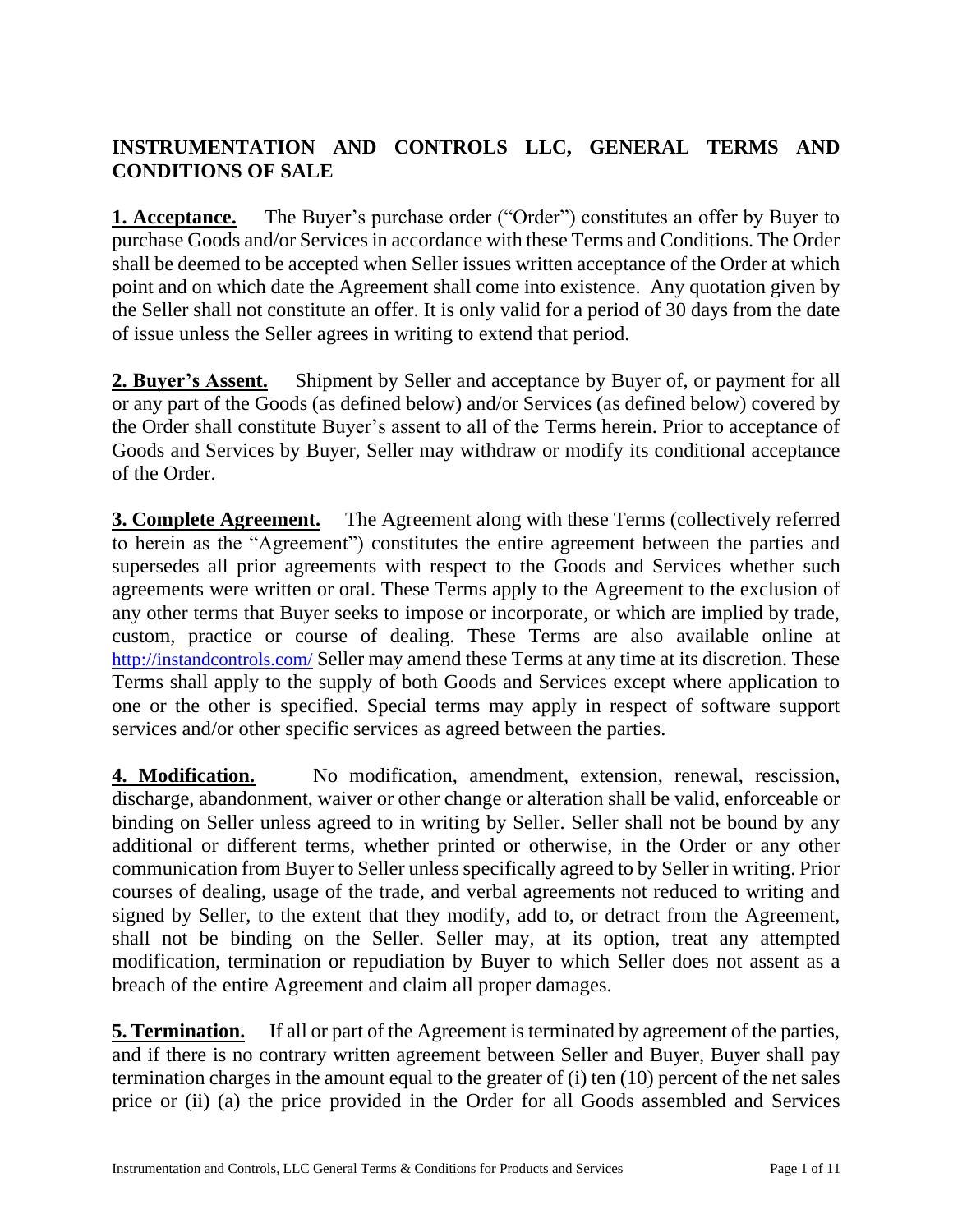performed prior to the agreement by Seller to terminate, plus (b) the actual expenditures made and liabilities incurred by Seller in connection with any portion of the Goods and Services not yet completed (as evidenced in writing), plus (c) reasonable estimated profit on the not yet completed portion of the Goods and Services.

**6. Price, Payment Terms, and Security Interest.** The price for Goods shall be the price set out in the Order confirmation. The price of the Goods is exclusive of all costs and charges of packaging, insurance, and transport of the Goods. The charges for Services shall be on a time and materials basis and shall be calculated in accordance with Seller's standard daily fee rates and service rate schedule, which is available upon request. The price for Goods and Services are collectively hereinafter also referred to as the "Prices". Seller's Prices may be subject to change and are subject to Seller's standard annual price increases. Seller will notify Buyer of any Price increase. Unless provided otherwise on the face of this Agreement, Buyer shall pay the purchase price for the Goods and Services in full within 30 days from date of shipment. Buyer shall pay all amounts due under this Agreement in full without any set-off, counterclaim, deduction, or withholding except as required by law. Seller may, without limiting its other rights or remedies, set off any amount owing to it by Buyer against any amount payable by Seller to Buyer. All invoices not paid when due will thereafter be subject to a monthly service charge of one and a half percent  $(1\frac{1}{2}\%)$  of the unpaid balance. If, in Seller's opinion, there is a material, adverse change in Buyer's financial condition or if Buyer has not, within the agreed time, fully paid for Goods shipped and Services performed under this or any other agreement with Seller, Seller reserves the right to revoke Buyer's credit, to require shipment of Goods C.O.D., and/or suspend performance on this and/or other agreements and/or future shipments. Buyer hereby grants Seller a purchase money security interest in the Goods until the full purchase price is paid, and Buyers appoints Seller as its attorney-in-fact for the purpose of filing any documents necessary or desirable to perfect such security interest in any applicable jurisdiction.

**7. Services.** In the event services are also provided to Buyer by Seller (including, but not limited to the licensing of software), Seller will provide services ("Services") to Buyer in accordance with the Buyer's service specifications and these Terms. However, Seller shall not be obligated to perform Services as a result of malfunctions of the Goods caused by: (a) the deliberate or negligent acts of persons other than the Seller; (b) inadequate facilities of Buyer; (c) systems or equipment outside Seller's control (such as those provided by vendors of utilities), and (d) modifications to the Goods made by a party other than the Seller. Seller shall have the right to make any changes to the Services that are necessary to comply with any applicable law or safety requirement, or which do not materially affect the nature or quality of the Services, and the Seller shall notify the Buyer in any such event. Buyer shall provide Seller with reasonable access to its premises as necessary for Seller to perform the Services. At all times Seller's personnel will comply with Buyer's safety and security precautions, procedures, and guidelines. Seller will immediately inform Buyer of any injury or accident occurring on Buyer's premises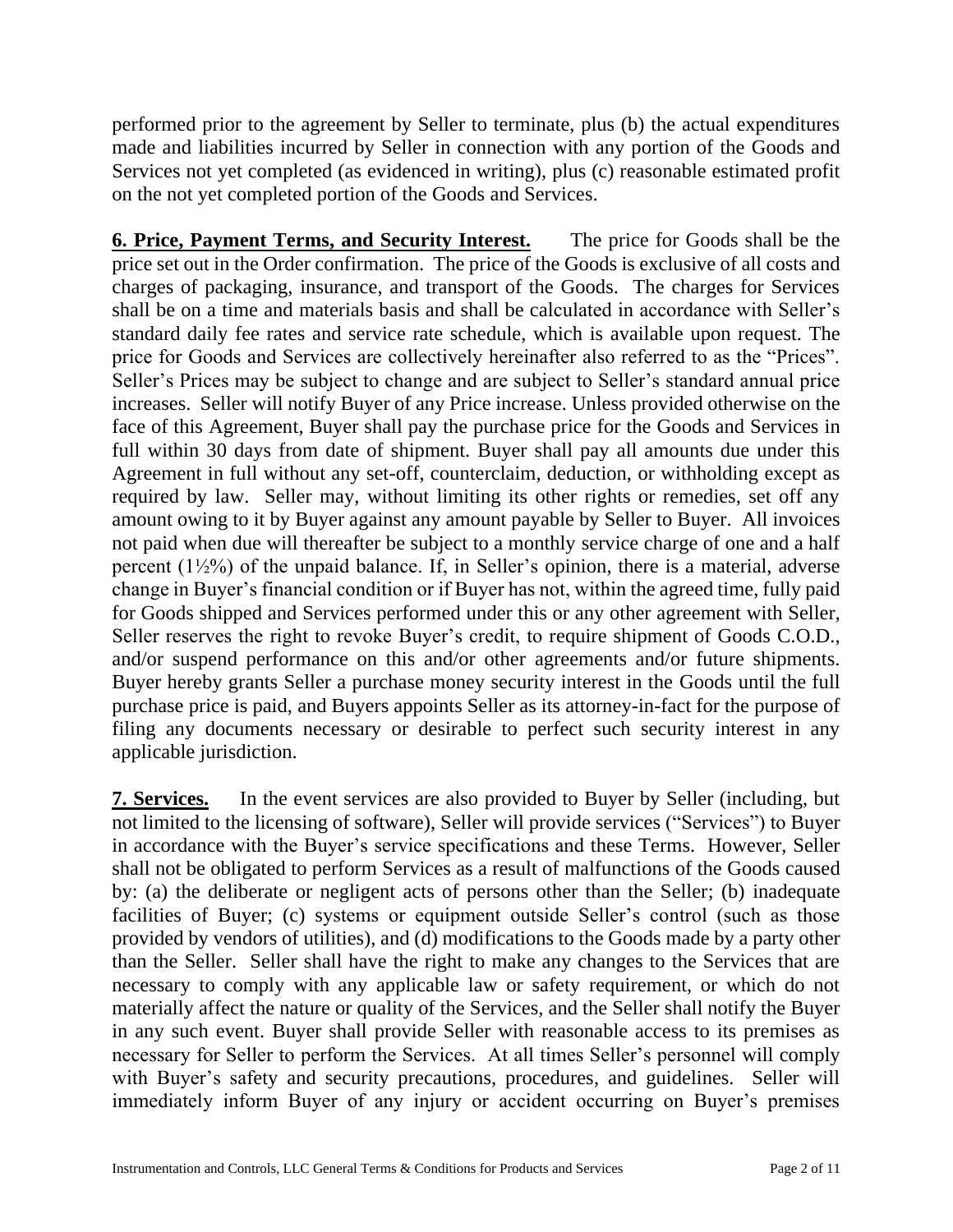involving Seller's personnel. Seller will provide Services in a manner as to minimize interference with Buyer's operations. Buyer shall cooperate with the Seller in all matters relating to the Services and provide the Seller with such information and materials as the Seller may reasonably require to supply the Services, and ensure that such information is accurate in all material respects. Seller shall have the right to rely on information and materials provided by Buyer and Seller shall not be liable for Services performed, provided that such Services are provided in accordance with Buyer's specifications. Buyer shall obtain and maintain all necessary licenses, permissions and consents which may be required for the Services to be performed prior to the date on which the Services are to start, and keep and maintain all materials, equipment, documents and other property of the Seller ("Seller Materials") at the Buyer's premises in safe custody at its own risk, and in good condition until returned to the Supplier, and not dispose of or use the Seller Materials other than in accordance with the Seller's written instructions or authorization.

**8. Delivery/Shipment.** Seller shall deliver the Goods to the location as set out in the Order Confirmation (Delivery Location) and in accordance with the INCOTERM referred to in the Order Confirmation (in the absence of written agreement to the contrary) and shall be deemed complete pursuant to the agreed upon delivery terms. If no terms are specified, the delivery terms shall be EXW (Incoterms 2010) Shipping Point. Buyer shall pay all shipping, packing and handling costs and shall bear the risk of loss after Seller completes delivery of the Goods to the carrier. Buyer shall have five (5) days after any full or partial delivery to notify Seller if Buyer's count of delivered Goods does not comport with Seller's count as identified in the itemized packing list accompanying the shipment.

**9. Title.** Title to the Goods shall transfer to the Buyer upon delivery of the Goods to the carrier at the shipping point.

**10. Sales or Use Taxes.** In compliance with various state sales tax statutes and regulations, Seller will add sales tax to the sale of a taxable order unless Buyer provides documentation that is complete, legally acceptable in form, and valid in accordance with applicable laws and regulations of the state that has jurisdiction over the sales transaction. The jurisdiction state shall be the state into which the delivery of tangible personal property or digital property was transported, where the performance of services occurred, or the state from which there was a foreign export of tangible personal property or digital property, which is issued by Buyer and accepted by Seller, *unless* Buyer provides Seller legally acceptable proof of a direct pay permit and/or a tax exempt certificate, as applicable, owned by Buyer and issued by the state which has jurisdiction over the transaction. Buyer shall be held liable to Seller for monies due for sales tax if a subsequent tax audit determines that Buyer provided incomplete or invalid documentation, unless Buyer provides additional documentation to correct any deficiencies in the original documentation in accordance with applicable state laws and regulations and audit requirements.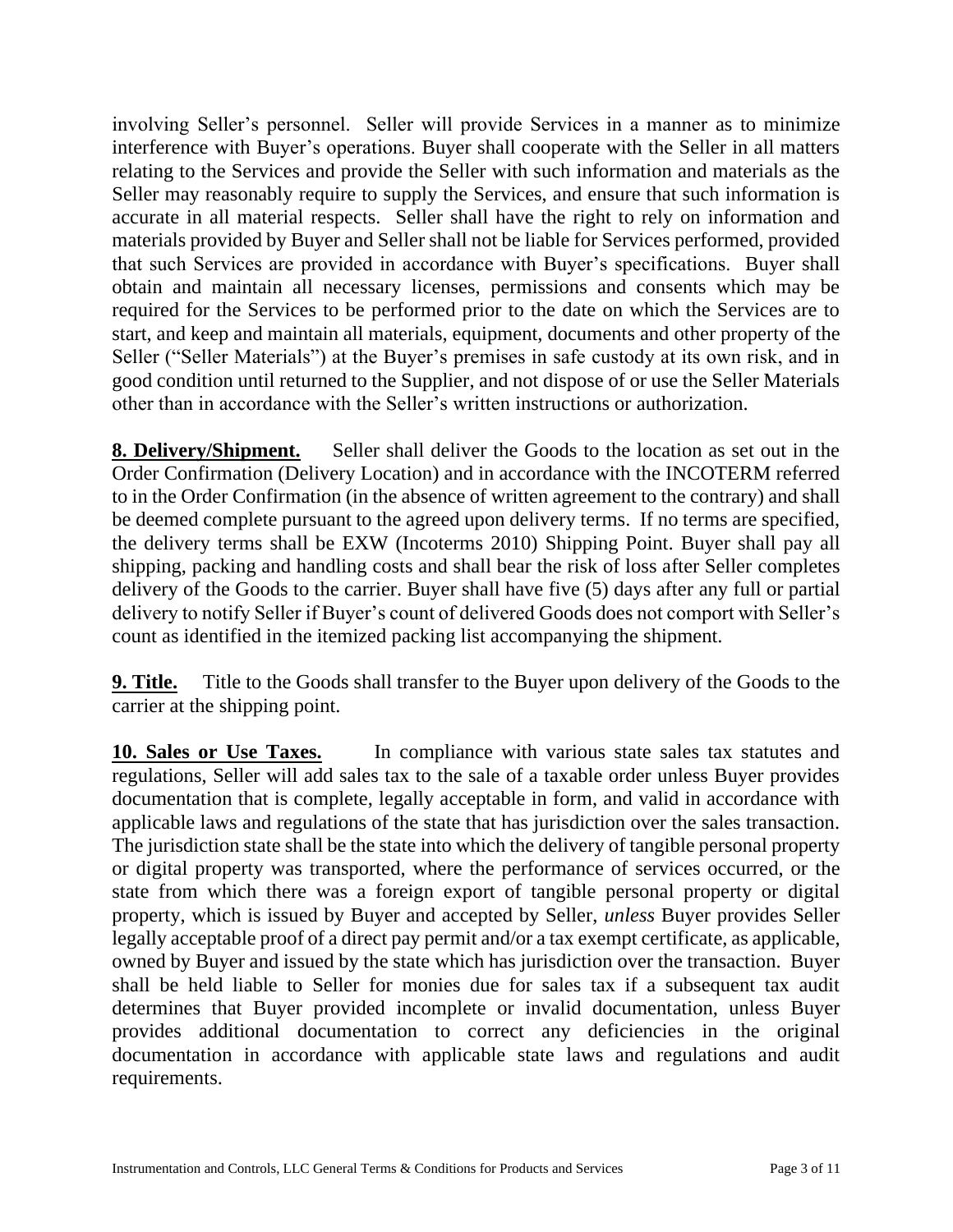**11. Time of Delivery.** Shipment and Service schedules are approximate and are based on conditions existing at the time of execution of the Agreement. Seller shall attempt to effect delivery or performance of Services in good faith by the date specified on the Order. Buyer agrees that Seller shall not be responsible or liable for any damages, including but not limited to, special or consequential damages, arising from any shipment of nonconforming Goods, or any delay in delivery of Goods or performance of Services, or any failure to deliver Goods in quantities and at times specified. In such cases, Seller reserves the right to terminate the Agreement or to reschedule delivery within a reasonable time, and Buyer agrees that such termination or rescheduling shall not be considered a breach of the Agreement. In no event shall Seller be liable for incidental or consequential damages resulting from failure to meet requested delivery schedules. Goods and Services shall be deemed accepted when received by Buyer or upon completion of Services, respectively. Buyer's revocation of acceptance, if any, must be made in writing within fifteen (15) business days after receipt of the Goods or completion of the Services. The writing must specify Buyer's reason for revocation of acceptance. The terms of this section do not limit or affect Buyer's rights or Seller's warranty obligations specified hereunder.

**12. Returns.** Except for the return of nonconforming and defective Goods, all returns of Goods shall be made in strict compliance with Seller's Return Policy as may be in effect from time to time, a written copy of which is available to Buyer upon request.

**13. Storage Fees.** If Buyer requests deferral of shipment, or fails to provide information, material or documentation required by this Agreement and as a result Goods are placed in storage, storage fees will commence immediately following the scheduled ship date unless extended in writing. The Buyer will be charged a storage fee equal to Seller's actual cost to store the Goods. These charges will be invoiced to Buyer separately from the actual shipment and shall be paid in full by Buyer within thirty (30) days of date of invoice.

**14. Specifications.** Goods and Services shall be deemed to be in conformity herewith if they conform to the specifications provided by Buyer. In the event ambiguities, discrepancies, or express conflicts exist between the specifications and any other item purporting to describe or define the Goods or Services, including but not limited to drawings, photographs, models or other documentation, the specifications shall control unless otherwise agreed to in writing by Seller. Buyer agrees that Seller shall have no responsibility to identify or notify Buyer of any such ambiguity, discrepancy, or conflict. Seller reserves the right to amend the specification of the Goods if required by any applicable statutory or regulatory requirements.

**15. Nonconforming Goods.** Seller reserves the right to cure any shipment of nonconforming Goods. At the option of Seller, Buyer's remedies for nonconforming Goods shall be limited to the repair or replacement of the nonconforming Goods, and if repair or replacement is not possible, return of the nonconforming Goods and repayment of any portion of the purchase price paid.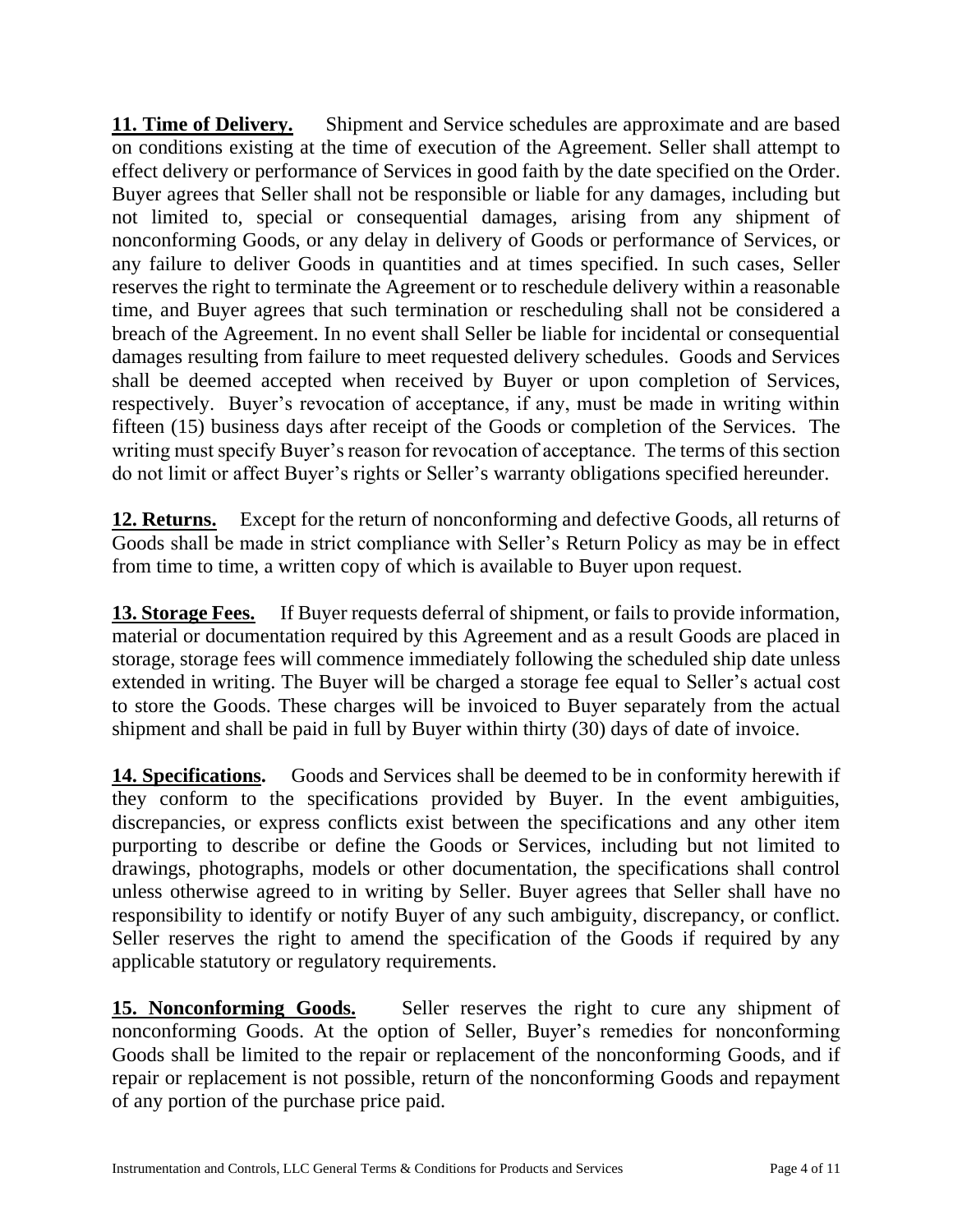**16. Seller's Express Warranty.** Seller warrants the Goods to meet the specifications provided in the Order and to be free from defects in materials and workmanship under normal use and service for a period of one year from time of shipment. Seller further warrants that for a period of one year from time of completion of Services, Services will conform to the product specifications set forth in the manufacturers technical documentation and that Seller will perform Services in a professional and workmanlike manner in accordance with all applicable laws and regulations. Buyer agrees that it has the sole responsibility for the proper selection application, installation, use and instructions (concerning use, application, periodic maintenance, and cautions of the Goods) to ultimate users of the Goods and Services. Buyer agrees that the warranty provided herein shall not apply to any Goods or Services which: (1) have been repaired or altered outside of Seller's factory in any way so as, in Seller's judgment, to affect such Goods' or Services' reliability; (2) have been subject to misuse, negligence, or accident; (3) have been operated other than in accordance with the printed instructions prepared by Seller and provided by Seller with the Goods or Services; or (4) have been subject to abnormal wear of wetted parts caused by Buyer's application of the Goods. Furthermore, Buyer acknowledges that repairs performed by Buyer or others are not warranted by Seller, and that third party equipment shall be subject to the warranties provided therewith.

**17. Seller's Exclusive Obligations under Warranty.** Seller shall re-perform, at Seller's sole cost and expense, any Services which do not comply with the applicable warranties specified hereof. At Seller's option, Seller may repair, replace, or refund the purchase price of Goods. Goods shall be returned to Seller no later than one month after the expiration of the applicable warranty period and in the manner set forth in this clause and in a manner in which Seller's examination shall disclose to Seller's satisfaction that Goods are defective as specified in the warranty clause hereof. All allegedly defective Goods shall be returned to the Seller at Buyer's expense and risk. All such defective or nonconforming Goods shall be returned to Seller at Chandler, Arizona freight prepaid, unless otherwise agreed by the parties in writing, and shall be accompanied or preceded by a particularized statement of the claimed defect. Under such circumstances, freight charges to and from Seller and risk of loss shall be borne by Buyer. Seller shall bear the cost of repair or replacement and the risk of loss while the Goods are in Seller's possession at Seller's plant. If Goods are returned without being preceded or accompanied by a written statement of the claimed defect, Seller shall hold the Goods pending receipt of Buyer's statement of defect, provided that, prior to such receipt, risk of loss of the Goods shall remain with the Buyer.

**18. Limitation of Remedies.** SELLER'S OPTION TO REPAIR, REPLACE OR REFUND THE PURCHASE PRICE FOR GOODS OR RE-PERFORM SERVICES IS BUYER'S EXCLUSIVE REMEDY AGAINST SELLER WHETHER SUCH REMEDY ARISES OUT OF BUYER'S CLAIM FOR BREACH OF WARRANTY, BREACH OF CONTRACT OR ANY OTHER CLAIM WITH RESPECT TO THE GOODS AND SERVICES AND SELLER SHALL NOT BE LIABLE FOR ANY CONSEQUENTIAL OR INCIDENTAL DAMAGES. THE PARTIES AGREE THAT CONSEQUENTIAL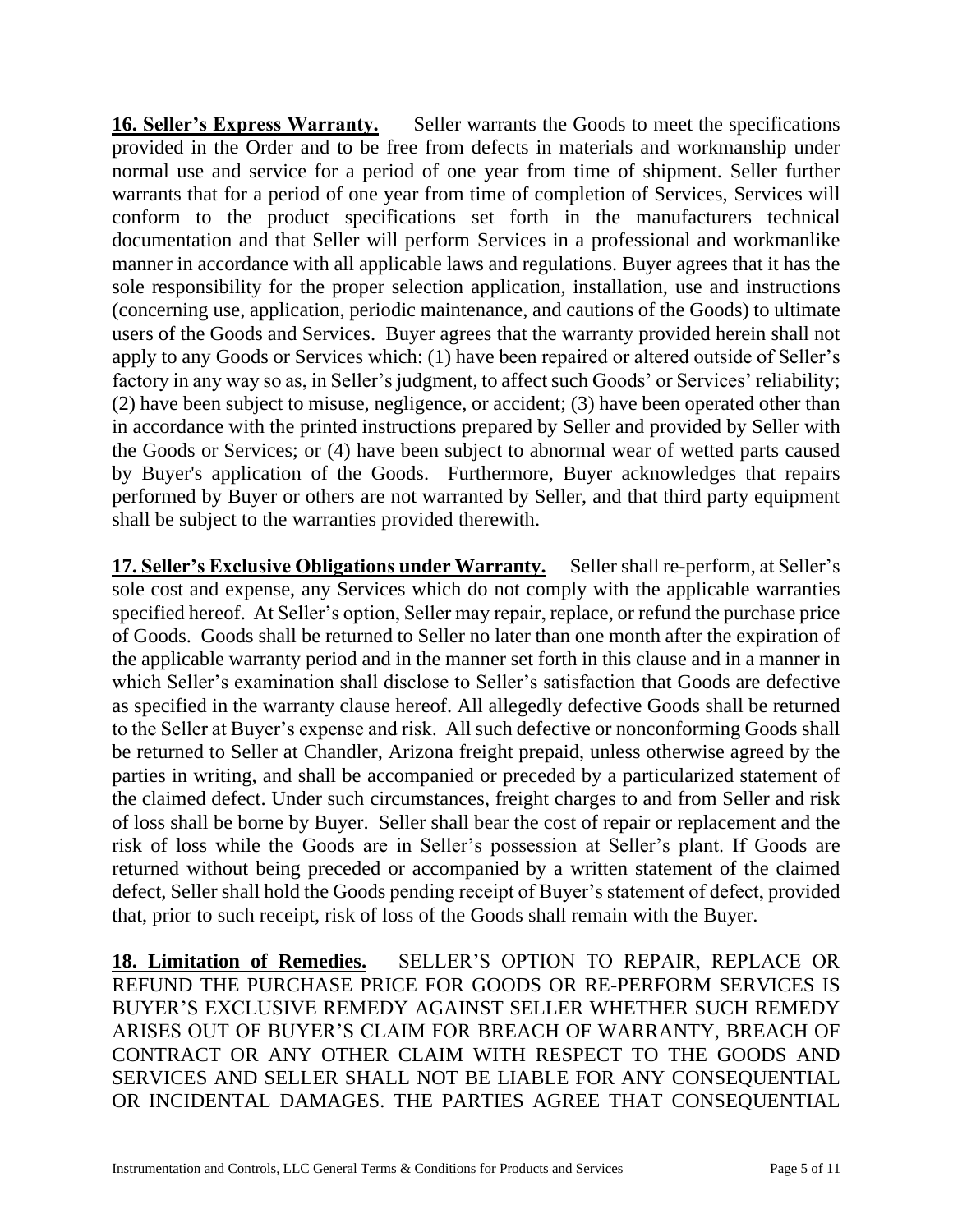DAMAGES FOR PURPOSES OF THIS AGREEMENT REPRESENT ANY DAMAGES OTHER THAN THE COST TO REPAIR, REPLACE OR REFUND THE PURCHASE PRICE OF THE GOODS WITH RESPECT TO WHICH THE LOSS OCCURRED.

**19. Seller's Disclaimer of Implied Warranties.** SELLER'S EXPRESS WARRANTIES ARE IN LIEU OF ALL OTHER WARRANTIES, AND SELLER HEREBY DISCLAIMS ANY OTHER EXPRESS OR IMPLIED WARRANTIES, INCLUDING WITHOUT LIMITATION ANY IMPLIED WARRANTY OF MERCHANTABILITY OR FITNESS FOR A PARTICULAR PURPOSE. BUYER AGREES THAT MODELS OR SAMPLES SHOWN TO BUYER, IF ANY, WERE USED MERELY TO ILLUSTRATE THE GOODS AND NOT TO REPRESENT, PROMISE, OR GUARANTEE THAT ANY GOODS DELIVERED HEREUNDER WOULD CONFORM TO SUCH MODELS OR SAMPLES. SELLER'S AGENTS HAVE NO AUTHORITY TO GIVE WARRANTIES BEYOND THOSE PROVIDED IN THIS LIMITED EXPRESS WARRANTY.

**20. Indemnification.** Buyer agrees to indemnify and hold harmless Seller against all damages, costs, expenses and attorney's fees arising from violation of any applicable laws or regulations and claims of infringement of patents, designs, copyrights or trademarks with respect to all Goods manufactured or assembled either in whole or in part to Buyer's specifications. Buyer agrees that such infringement shall be deemed a breach of the Agreement. Seller further reserves the right to terminate the Agreement for Goods which, in the opinion of Seller, infringe upon any patent, design, copyright or trademark in their manufacture, sale and/or use, and Buyer agrees that such termination shall not be considered a breach by Seller of the Agreement. Buyer further agrees that Seller shall not be liable under this provision if the Goods or Services are altered or modified in any manner after Seller delivers such Goods to the carrier for delivery to Buyer or completes performance of any Services.

21. **Import and Export Compliance.** Buyer is solely responsible for compliance with all applicable import and export control laws, in any jurisdiction, relating to the Goods and Services. Buyer shall undertake all necessary actions to comply with such laws, including, but not limited to, processing of all necessary customs procedures, payment of import/export duties and import/export taxes, completion and maintenance of documentation and provision of accurate information to all customs authorities. Buyer shall indemnify and hold harmless Seller against all damages, costs, expenses and attorney's fees arising from or alleged to arise from any violation, alleged violation, or failure to comply with, the terms of this provision by Buyer or any person for whom Buyer may be responsible.

22. Buyer Default. Seller shall have the unrestricted right, upon written notice to Buyer, to declare a default ("Buyer Default") hereunder and to terminate this Agreement if any of the following events occur: (1) Buyer's failure to comply with any of the provisions, terms and conditions of this Agreement, including without limitation, Buyer's failure to timely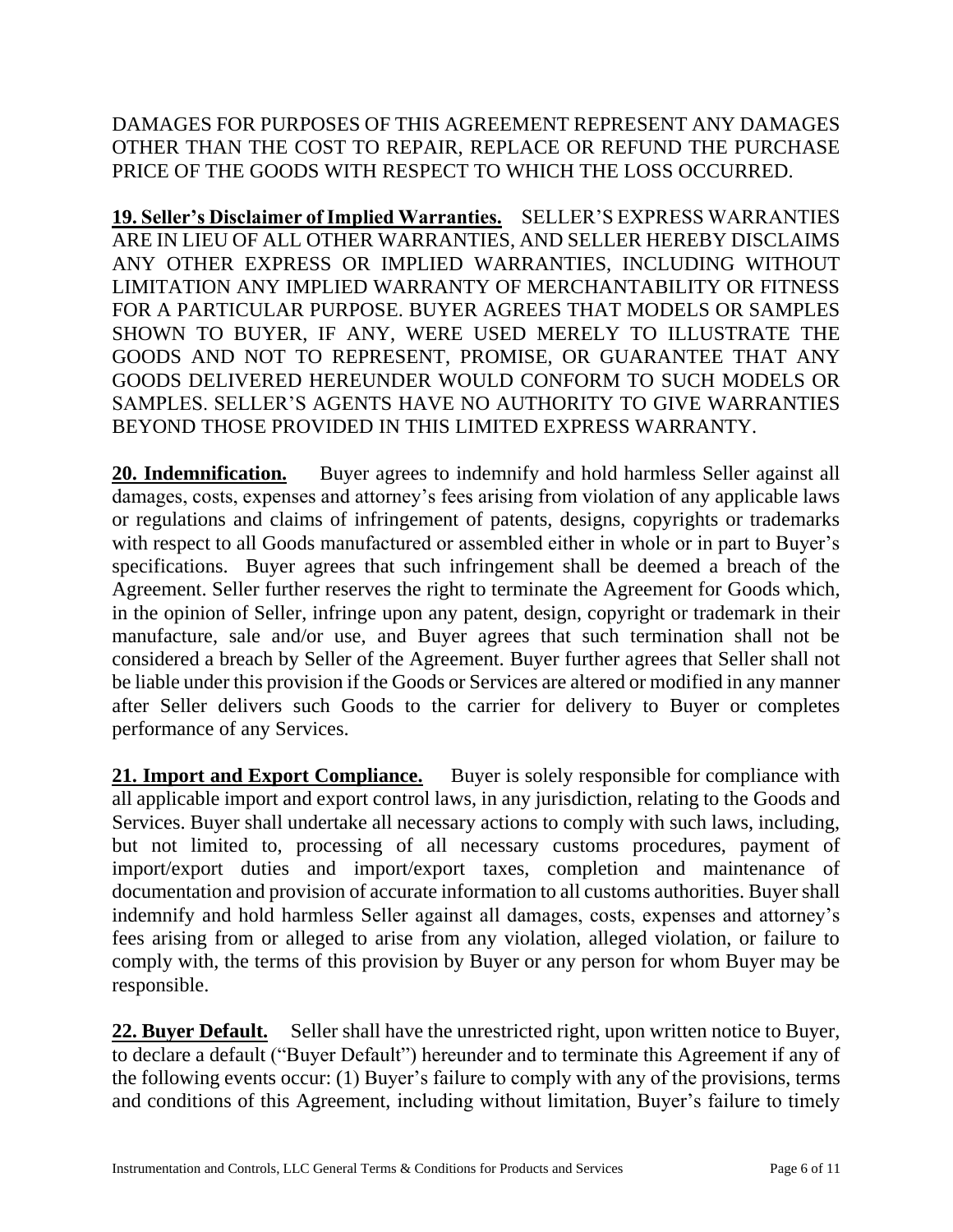pay for any Goods or Services delivered to Buyer; (2) Seller's ability to perform of any of its obligations in respect of Services is prevented or delayed by any act or omission by Buyer or failure by Buyer to perform any relevant obligation, after a reasonable opportunity to cure such Buyer's failure to perform or act or omission; (3) Dissolution, insolvency, appointment of a receiver, assignment for the benefit of creditors or the commencement of any proceeding under any bankruptcy or insolvency laws by or against the Buyer; or (4) Seller's determination, in its sole discretion, that Buyer's financial condition is such as to endanger Buyer's performance hereunder.

**23. Remedies Upon Buyer's Default.** Upon Buyer's Default and Seller's written notice thereof to Buyer, every obligation of Seller hereunder shall immediately terminate and Seller shall have all rights and remedies existing at law or in equity, including but not limited to those provided by the Uniform Commercial Code as adopted in Arizona, and Buyer shall reimburse Seller on written demand for any costs or losses sustained or incurred by Seller arising directly or indirectly from the Buyer Default. Seller shall also have the right to suspend performance of any Services until Buyer remedies such Buyer Default, and to rely on the Buyer Default to relieve it from the performance of any of its obligations to the extent the Buyer Default prevents or delays Seller's performance of any of its obligations.

24. Reservation of Rights. Buyer agrees that Seller's forbearance, delay or failure to exercise any right or remedy hereunder shall not constitute a waiver of such right or remedy and that Seller's exercise or partial exercise of any right or remedy shall not preclude further exercise of such right or remedy or any other right or remedy.

25. Costs of Enforcement. Buyer agrees to pay Seller's reasonable expenses, including reasonable attorney's fees and costs, incurred in enforcing the terms herein.

**26. Choice of Law and Venue.** The Agreement shall be governed by the laws of the State of Arizona, excluding its provisions on conflicts of law. Exclusive venue of any dispute or action arising out of this Agreement will lie in any state or federal court of competent jurisdiction in MaricopaCounty Arizona.

**27. Severability of Clauses.** Buyer agrees that the invalidity or unenforceability of any of the clauses or terms herein shall not affect the validity or enforceability of any other clauses or terms hereof. Sections 15-20, 28 and 30, and any other clause as the context implies, shall survive the termination or expiration of this Agreement.

**29. Confidentiality.** The parties agree to treat the Order, this Agreement, and any contract formed upon its acceptance as confidential and shall not disclose the existence or substance hereof to any third party. If in connection with the provision of goods or services hereunder a party (each one a "Recipient" as applicable to this provision) becomes aware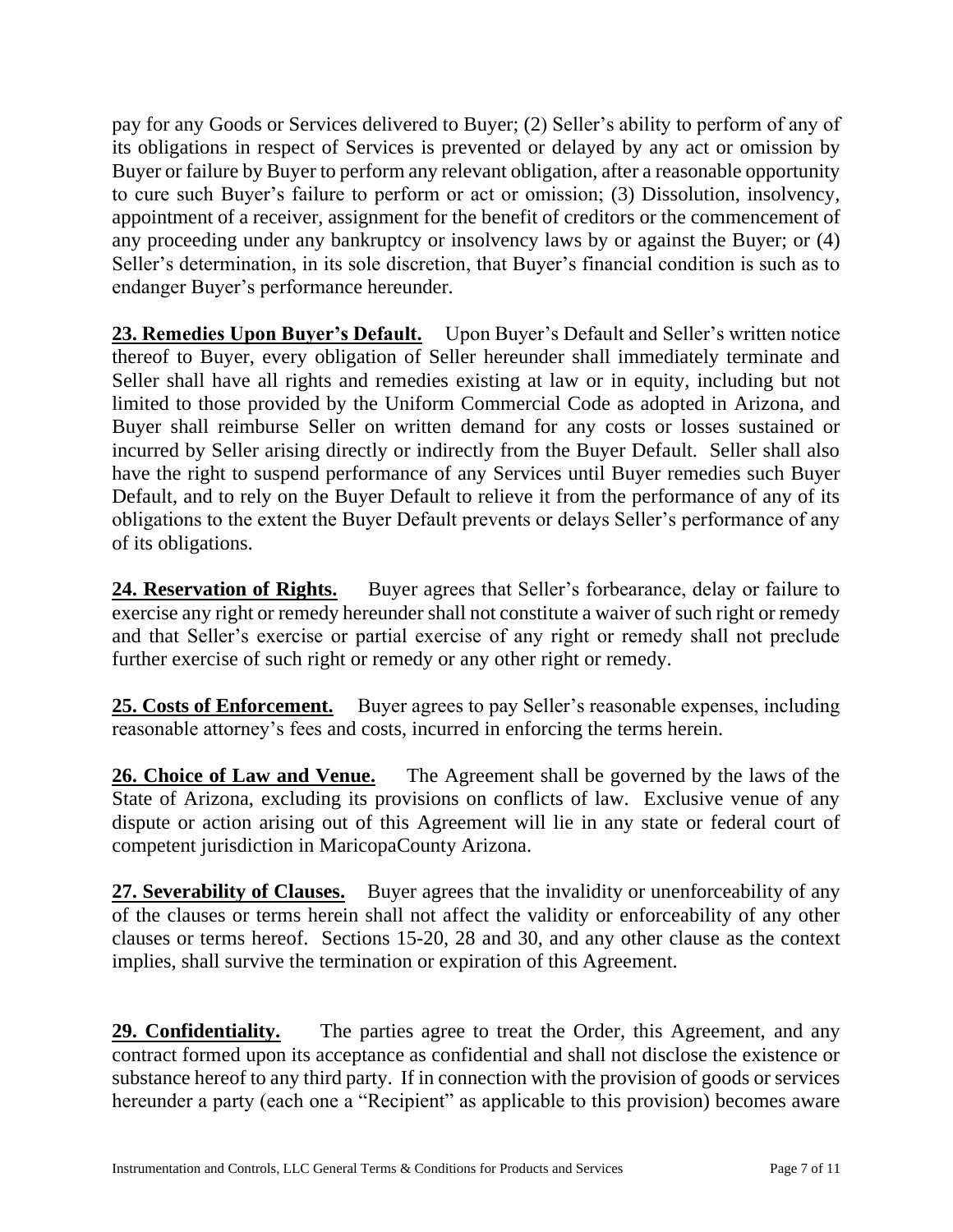of or receives any confidential information of the other party (each one a "Discloser" as applicable to this provision), Recipient agrees not to disclose such information to any third party or to make use of such information, except to the extent necessary to perform hereunder or as required by law. Upon Discloser's request, Recipient shall promptly return to Discloser all Confidential Information in tangible form. The parties agree that any disclosure or use of the other party's Confidential Information, except as otherwise authorized herein or by Discloser in writing, would be wrongful and cause immediate and irreparable injury to Discloser. Recipient agrees to immediately notify Discloser of any unauthorized disclosure or use of any Discloser's Confidential Information of which Recipient becomes aware. This clause shall survive termination of this Agreement.

**30. Independent Contractors.** In performing its obligations to Buyer, hereunder, Seller is acting as an independent contractor and neither party is an agent or representative of the other. Neither party is authorized to make any representations or assume or create any obligations on behalf of the other.

**31. Limitation of Liability.** NOTWITHSTANDING THE OTHER PROVISIONS OF THIS AGREEMENT TO THE CONTRARY, THE AGGREGATE LIABILITY OF EACH PARTY TO THE OTHER PARTY FOR ANY AND ALL CLAIMS AND LIABILITIES ARISING OUT OF OR RELATING TO THIS AGREEMENT OR TO THE BUYER'S OR SELLER'S RIGHTS AND OBLIGATIONS HEREUNDER, WHETHER BASED ON A THEORY OF CONTRACT, TORT, STRICT LIABILITY, OR OTHERWISE, SHALL NOT EXCEED THE PRICE OF THE GOODS OR SERVICES. IN NO EVENT SHALL SELLER'S LIABILITY TO BUYER EXTEND TO INCLUDE INCIDENTAL, INDIRECT, CONSEQUENTIAL OR PUNITIVE DAMAGES. THE TERM "CONSEQUENTIAL DAMAGES" SHALL INCLUDE BUT NOT BE LIMITED TO, LOSS OF ANTICIPATED PROFITS, REVENUE OR USE AND COSTS INCURRED. THIS CLAUSE SHALL SURVIVE TERMINATION OF THIS AGREEMENT.

**32. Compliance with Governing Laws and Regulations.** The Parties acknowledge and agree that all business activities shall be conducted ethically, with integrity, and in full compliance with both the letter and the spirit of the laws and regulations applicable to those activities. This commitment applies without limitation to the award of contracts/subcontracts on an impartial/competitive basis, personal business conduct, internal control systems, the offering/giving/receiving of gifts or anything of value, and correct documentation and registration of financial accounts. Neither Buyer nor its employees are authorized to operate on Seller's behalf in an illegal manner or in contrast with Seller's business-conduct policies and vice-versa. Should a Party ever receive, directly or indirectly from any of the other Party's representatives or agents, a request that the Party believes is contrary to the provisions of this clause, that Party shall immediately notify the other Party's general counsel. Without limiting the generality of the foregoing or the effect of any other provision of this Agreement, and to the extent either Party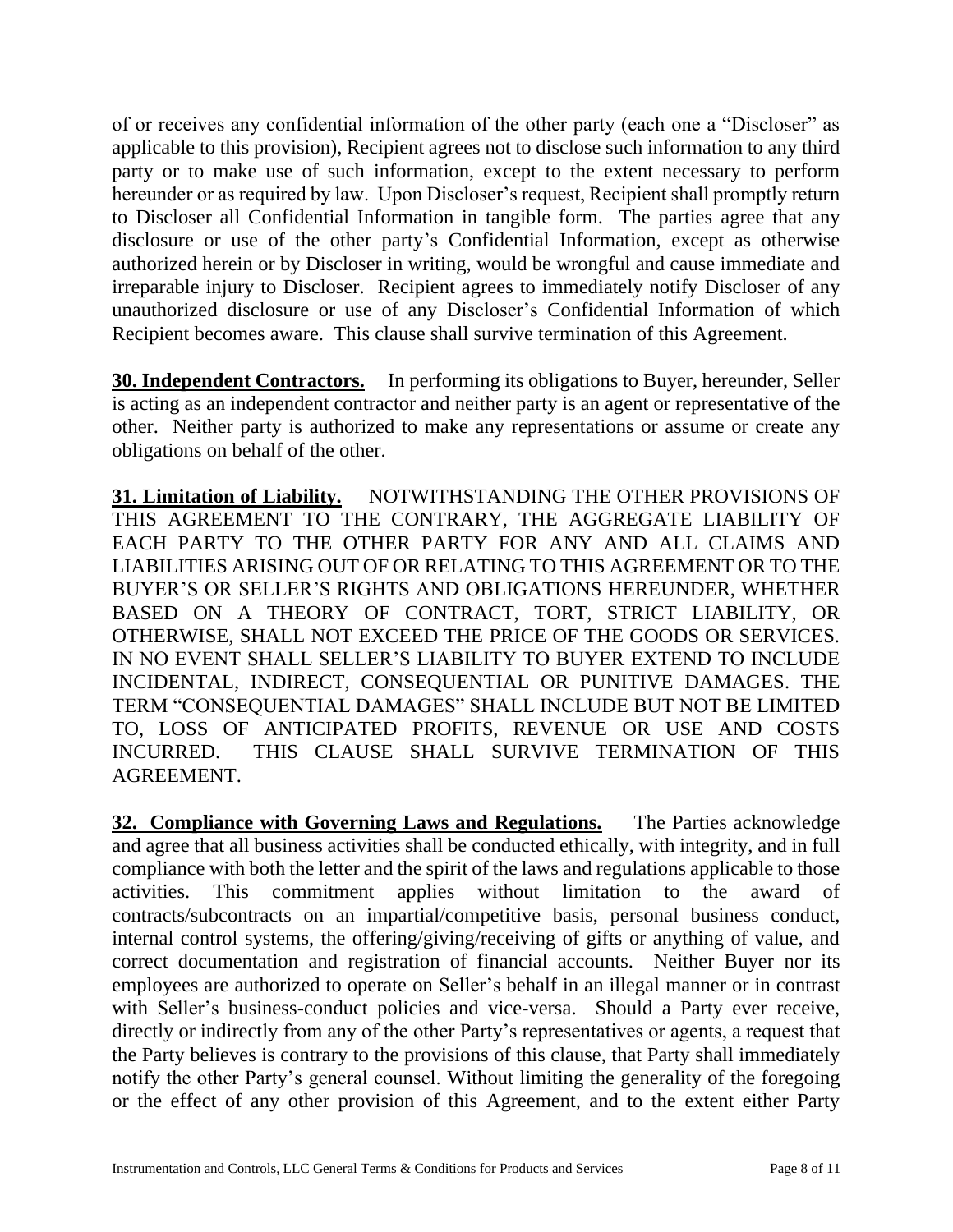performs any work or obtains or sells any of the products in relation to this Agreement in or from a foreign country:

a. Each Party represents and warrants that it is familiar with the Foreign Corrupt Practices Act, as amended, ("the FCPA"). Each Party further represents that, in particular, it is familiar with the prohibitions of the FCPA against offering, paying or giving anything of value, either directly or indirectly, to foreign officials (including employees of stateowned or controlled enterprises), candidates or political parties for the purpose of securing any improper advantage for a company, including assisting a company in obtaining or retaining business.

b. Each Party agrees that it shall not make any offer, payment, promise to pay, gift, or promise to give monies or anything of value; nor authorize any such offer, payment, promise to pay, gift, or promise to give by anyone acting for or on behalf of itself or the other Party; to any government official, any political party or official thereof, any candidate for political office, any official of a public international organization, or any other person that is contrary to the provisions of the FCPA, as amended.

c. Each Party agrees that it shall not make any offer, payment, promise to pay, gift, or promise to give monies or anything of value; nor authorize any such offer, payment, promise to pay, gift, or promise to give by anyone acting for or on behalf of itself or the other Party; to any employee of a private company in order to improperly induce that employee to provide any competitive advantage to either Party in selling products or services or in otherwise doing business with that company.

d. Each Party agrees to maintain records for 5 years and present them for auditing upon demand by the other Party if there is any suspicion that a violation of this provision 33 may have occurred.

e. Both Parties represent that neither it nor any of its directors, officers, or employees is a government official, including without limitation an official or employee of any government, an official of a political party, or a candidate for political office, or a director, officer, employee, or "affiliate" (as defined in regulations under the U.S. Securities Exchange Act of 1934) of a government instrumentality. Both Parties understand that for purposes of this agreement, a "government official" may include an employee or official of a commercial entity or a university or institute of higher learning in which a government body has an ownership interest or exerts control over the activities of such entity, as well as officials and employees of public international organizations. Each Party acknowledges that the representations and warranties provided in this clause are material to this Agreement. These representations shall be deemed to be continuing in

effect throughout the term of the Agreement. Both Parties shall promptly advise each other of any change in circumstances which may affect the continuing validity of their representations. Either Party may terminate this Agreement at any time, without any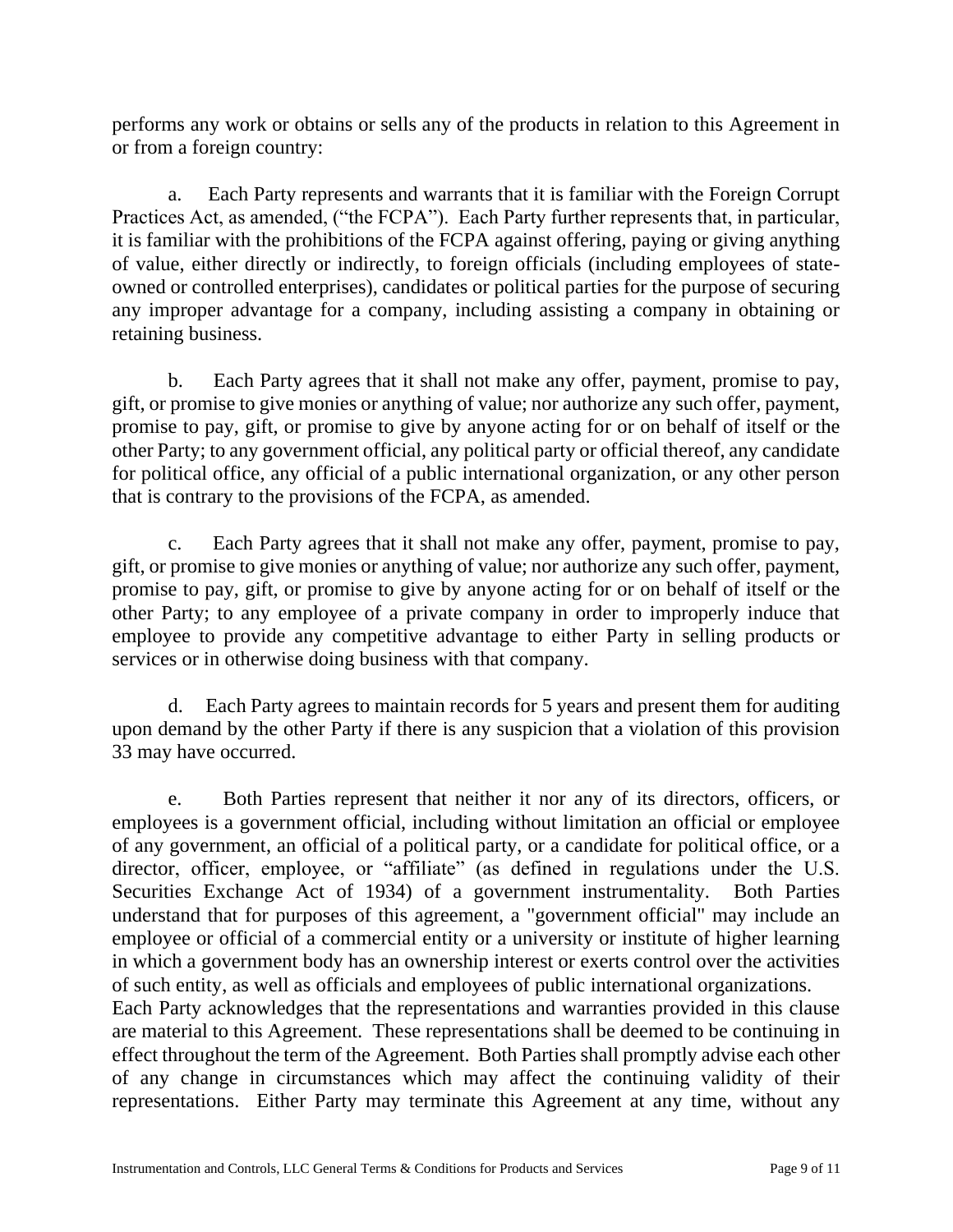liability or obligations to the other Party, if that Party believes, in good faith, that the other Party has violated any provisions of this clause. Any action by either Party which would or might constitute a violation of the FCPA, as amended, or a request for such action from or by a representative of either Party shall result in immediate termination of this Agreement without further liability or obligation of the other Party.

**33. Data Privacy.** Seller complies with the applicable data privacy regulations. Buyer is aware of and agrees with the automated transfer, use, storage and evaluation of personal data in the course of the contractually agreed purpose related this Agreement the Order. If required for reason concerning data privacy rights, upon Seller's request, Buyer agrees to execute an appropriate, written declaration of consent for the organizational and technical protective measures under the terms of the applicable data privacy laws. Seller agrees that it will only use the transferred personal data for purposes related to fulfilling the contractual obligations of this Agreement and the related Order, including but not limited to performing evaluations and quality assurance measures.

**34. Force Majeure.** The Seller will not be responsible or liable in any way for delay or failure to effect delivery of Goods and Services pursuant to its obligations under this Agreement in which effectuation is hindered or prevented by conditions reasonably beyond its control, acts of God, fire, flood, other weather conditions, war, embargo, explosions, riots, laws, rules, regulations, or orders of any governmental authority.

**35. Assignment.** This Agreement may not be assigned by either Party to any third party without the prior written consent of the other Party hereto; provided, however, that a Party may assign its rights and obligations hereunder by written notice to the other Party to (a) any Affiliate or (b) a successor or transferee (whether by merger, consolidation, purchase or otherwise) of either (i) all or substantially all of the assets of the assignor, or (ii) all or substantially all of the assets of the business to which it pertains; and provided such party is not a competitor of the non-assignor. Any purported assignment in violation of the preceding shall be void. Any permitted assignee shall assume all obligations of its assignor under this Agreement. No assignment shall relieve a Party of responsibility for the performance of any obligation which accrued prior to the effective date of such assignment.

**36. Intellectual Property.** All Intellectual Property Rights in or arising out of or in connection with this Agreement and/or the Services shall be owned by Seller.

## **37. General Definitions.**

a. Agreement: means the receipt and acceptance by Seller of the Order along with these Standard Sales and Service Terms and Conditions, Sellers' invoices, delivery forms, or other Seller documents related to the Order.

b. Goods: means any and all goods purchased by Buyer from Seller in connection with this Agreement and as specified in the Order.